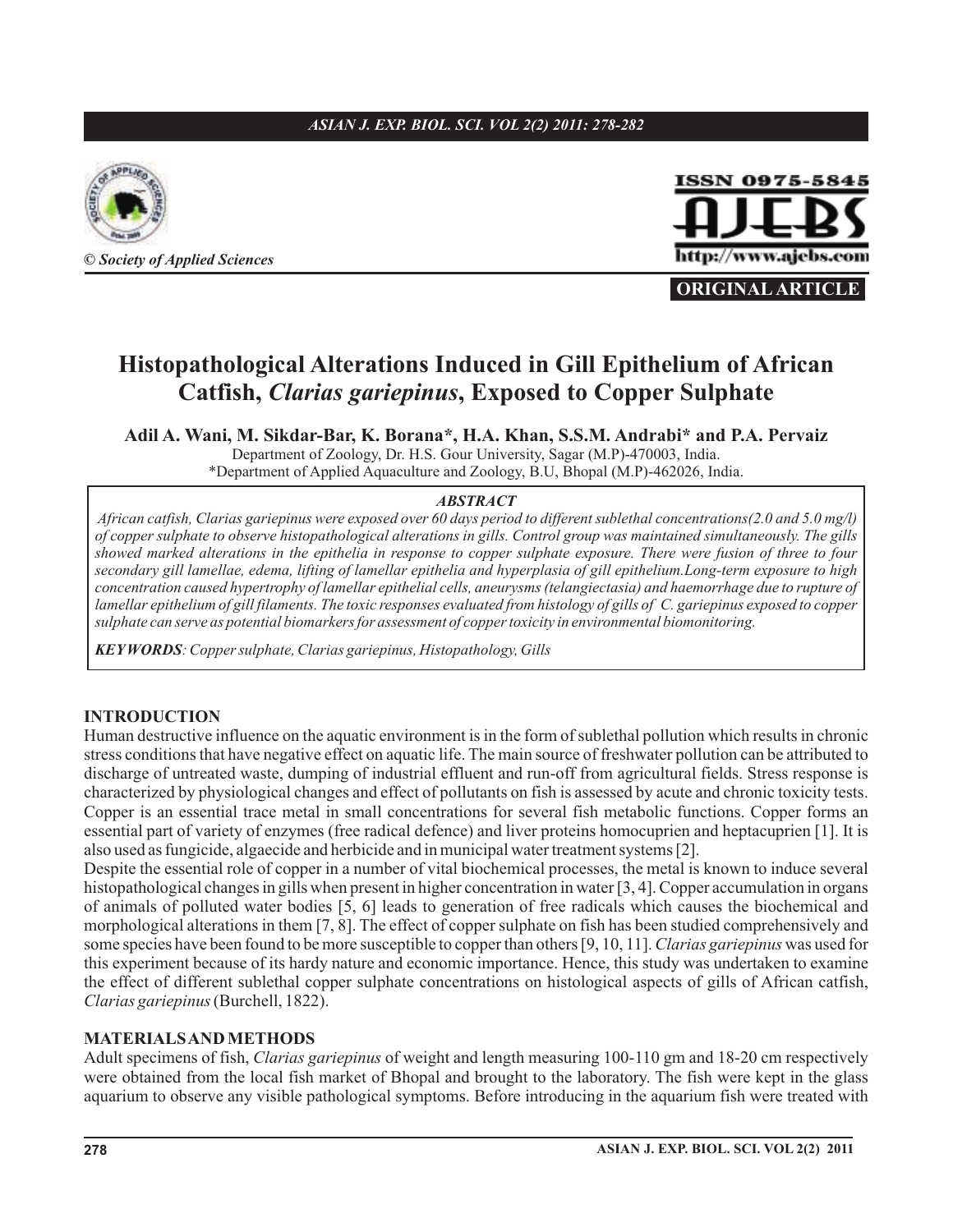0.1% KMnO4 solution to obviate any dermal infection. Fish were acclimatized to laboratory conditions for a period of 15 days. Both control and treated fish were fed with chopped meat once daily.

Pentahydrate copper sulphate (Ranbaxy, India) was used for the preparation of various concentrations (stock solution) by adopting the dilution techniques. The fish were divided into three groups kept in three transparent glass aquariums (200 L), groupAand B were treated with copper sulphate concentrations of 2 and 5 mg/l respectively, while as group C served as the control. In order to maintain the constant concentration of copper sulphate water was changed after 5 days during the experimental period.

### **Histological Procedure**

On the 30 and 60 days of the exposure of two different sublethal concentrations of copper sulphate, one fish from each exposed group and control group were sacrificed by giving a sharp blow on head and dissected out. Gills were removed and washed in saline water to remove blood and fixed in aqueous Bouin's fixative for 24 hrs. They were then dehydrated through graded series of ethanol and embedded in paraffin wax (M.P. 58-68 $^{\circ}$ C). Blocks were prepared and sectioned at a thickness of 6-7 microns. The sections were deparaffinized in xylene and stained with haematoxylineosin (HE). Changes induced by CuSO<sub>4</sub> exposure in the gills were analyzed and photographed under photomicroscope (Olympus) along with control group.

### **RESULTS**

### **Control group**

The gills after 30 and 60 days possess double rows of filaments or primary lamellae from which arise perpendicularly the secondary lamellae. The epithelium is composed of pavement cells. Chloride and mucus cells are present between secondary lamellae (Fig. 1).



**Treated groups** Figure 1. Photomicrograph of T.S of gills of *C. gariepinus* of control fish. (Haematoxylin Eosin) 100 X, showing normal **aspect of the gill with filament and distinct separate secondary gill lamellae.**

## **2mg/l of CuSO after 30 and 60 days of exposure 4**

The histopathological alterations observed after 30 days were lifting of lamellar epithelium and edema in the filamentary epithelium (Fig.2) while as lamellar disorganization, swollen and fusion of secondary gill lamellae tips were noticed after 60 days of exposure (Fig. 3).



**Fig 2. Photomicrograph of T.S of gills of 2 mg /l of copper sulphate intoxication after 30 days. (HaematoxylinEosin)280 X, showing lifting of lamellar epithelium and edema.**

**Fig 3. Photomicrograph of T.S of gills of 2 mg/l of copper sulphate intoxication after 60 days. (Haematoxylin Eosin) 280 X,**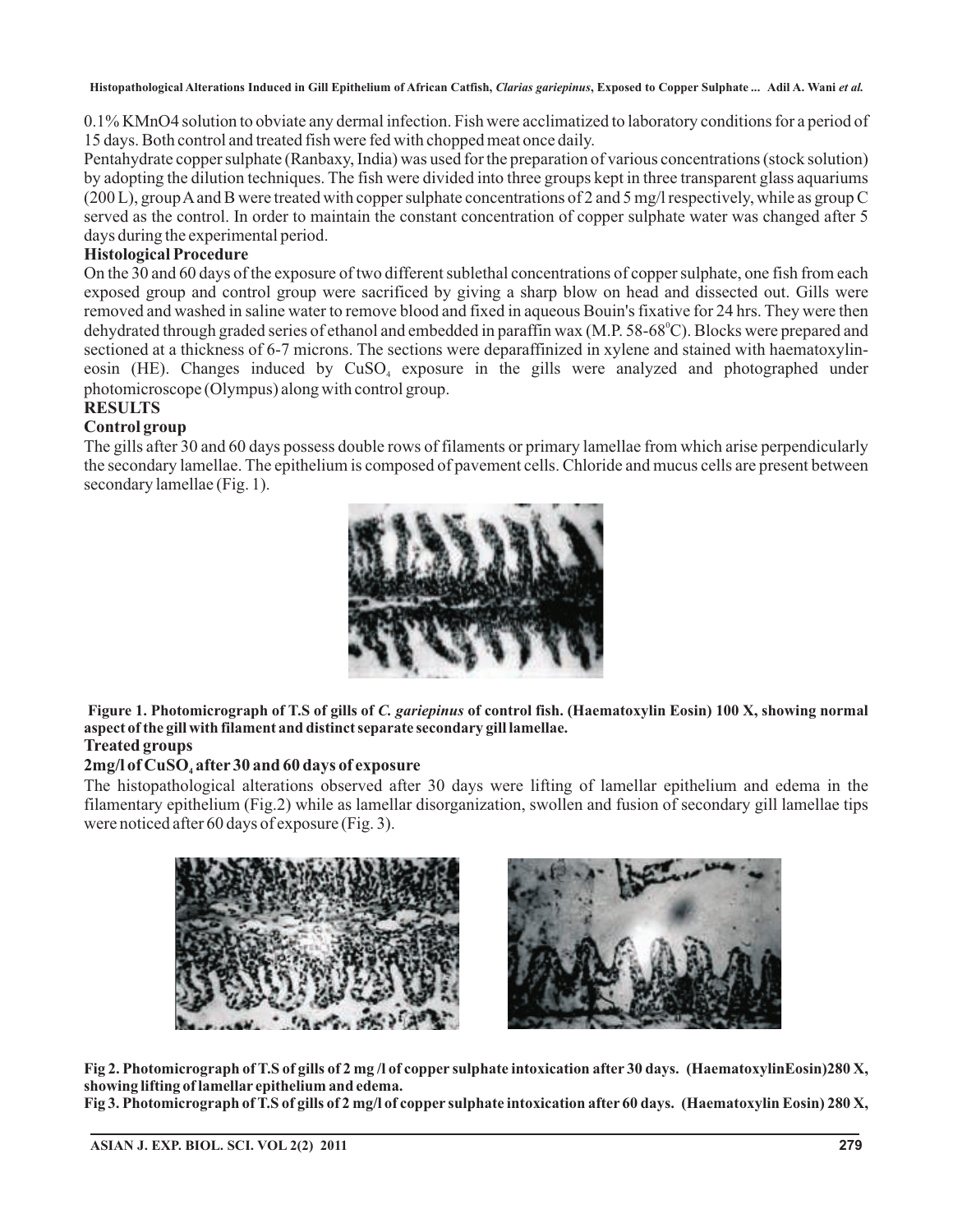### **5 mg/l of CuSO after 30 and 60 days of exposure 4**

Proliferation of filamentary epithelium was observed which resulted in fusion of 3 to 4 secondary gill lamellae, hypertrophy and hyperplasia of lamellar epithelium were also noticed after 30 days (Fig.4). After 60 days severe histopathological alterations were found including complete fusion of secondary gill lamellae (Fig 5), lamellar aneurysm (telangiectasia) and haemorrhage due to rupture of lamellar epithelium (Fig. 6).



**Fig 4. Photomicrograph of T.S of gills of 5 mg/l of copper sulphate intoxication after 30 days. (Haematoxylin Eosin) 280 X, showing hyperplasia and hypertrophy of lamellar epithelium.**



**Fig 5. Photomicrograph of T.S of gills of 5 mg/l of copper sulphate intoxication after 60 days. (Haematoxylin Eosin) 280 X, showing fusion of secondary gill lamellae due to proliferation of epithelium.**



**Fig 6. Photomicrograph of T.S of gills of 5 mg/l of copper sulphate intoxication after 60 days. (Haematoxylin Eosin) 280 X, showing lamellar aneurysm and epithelial rupture with haemorrhage.**

#### **DISCUSSION**

There are many routes for the entry of heavy metals into the body of fish, namely oral ingestion, absorption through gills [12], general body surface and gastrointestinal tract. After absorption the metal makes its way into the target organ, where it produces various types of disturbances. The gills carry out the functions of respiration, osmoregulation and excretion, remain in contact with external environment and is particularly sensitive to changes in the quality of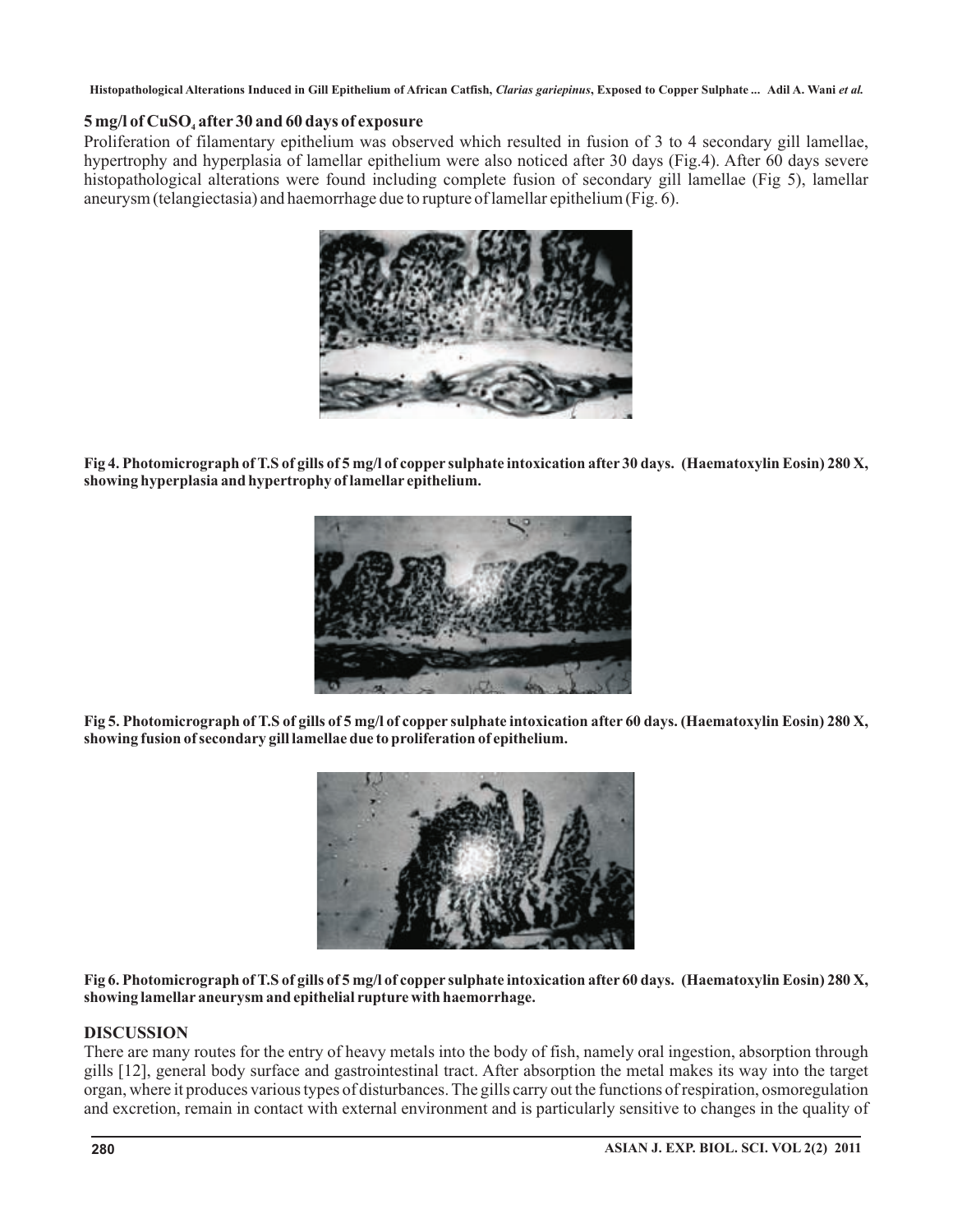water are considered to be the primary target of the contamination[13, 14, 15, 16] . In the present study *Clarias* gariepinus from control group shows normal structural organization of gills while as treated groups shows histopathological alterations namely epithelial lifting, edema in the filament, fusion of lamellae, epithelium proliferation, haemorrhage and lamellar aneurisms.

The lifting of lamellar epithelium could be serve as a defence mechanism, because separation of epithelium of the lamellae increases the distance across which heavy metals must diffuse to reach the blood stream [17,18]. The lifting of lamellar epithelium is probably due to severe edema [19, 20].Cell proliferation which results in hyperplasia is one of the major histological change observed in fishes exposed to copper sulphate is reported by several authors [21, 22, 23] and which leads to lamellar fusion observed in the present study. Hyperplasia of gill epithelium would not only decrease the surface area available for oxygen diffusion [24] but would increase the oxygen distance between water and blood [25] which in turn could cause tissue hypoxia [26].

The present findings suggested that gill histopathological alterations are due to toxicity of copper sulphate. Thus, it can be concluded that alterations in gill histology can serve as a potential biomarker of heavy metals and will be helpful in the understanding the toxic mechanism of copper in aquatic system.

#### **ACKNOWLEDGEMENT**

Authors are thankful to Prof. Mrs. Mangla Bhide, HOD of Zoology, Dr. H.S. Gour University, Sagar (M.P) for their valuable guidance for carrying out this work.

#### **REFERENCES**

- [1]. Seymore, T. (1994): Bioaccumulation of metals in Barbus marequensis from the Olifants River, Kruger National Park and the lethal levels of manganese to juvenile Oreochromis mossambicus. M.Sc. Thesis, Rand Afrikaans University, South Africa.
- Stoskospf, M.K. (1993): Fish medicine. W.S. Saundes Company, London.
- [3]. Vutukuru, S.S., Suma, Ch., Radha K., Juveria, Smitha, J., Venkateswara J. and Anjaneyula Y. (2005): Studies on the development of potential biomarker for rapid assessment of copper toxicity to freshwater, fish using Esomus danricus as model. Int. J. Environ. Res. Public 2(2), 253-257. *Hlth.,*
- [4]. Peyghan, R., Oskoiizadeh, K., Esmailzadeh, S. and Rasekh. A. (2007): Pathological study of short and long-term copper sulphate bath on gill in grass carp, Ctenopharyngodon idella. Asian Fisheries Sci., 20, 109-116.
- [5]. Hota, A.K., Nanda, B.R., and Mishera, D, K. (1993): Toxicity and accumulation of heavy metals in a freshwater fish, *Heteropneustes* fossilis (Bloch.). Bull. Environ. Sci., 11, 36-39.
- [6]. Al-Kahtani, M.A., (2009): Accumulation of heavy metals in tilapia fish (*Oreochromis niloticus*) from Al-Khadoud spring, Al-Hassa, Saudi Arabia. American J. Applied Sci., 6(12), 2024-2029.
- [7]. Varanka, Z., Rojik, I., Varanka, I., Nemcsok, J. and Abraham, M. (2001): Biochemical and morphological changes in carp ( *Cyprinus carpio*) liver following exposure to copper sulphate and tannic. Comp. Biochem. Physiol., C 128, 467-478.
- [8]. Monteiro, S..M., Mancera, J.M., Fontainhas-Fernandes,A. and Sousa, M. (2005): Copper induced alterations of biochemical parameters in the gill and plasma of *Oreochromis niloticus. Comp. Biochem. Physio.* C. 141, 375-383.
- [9]. Boyd, C.E. (1982): Water quality management for Pond Fish Culture. *Elsevier*, Amsterdam. 317.
- [10]. Wedemeyer, G.A. (1996): Physiology of fish intensive culture systems. Chapman and Hall, New York, 231.
- [11]. Darwish, A.M., Straus, D.L., Griffin, B.R. (2004): Coppersulphate Target Animal Safety in Channel Catfish. *Annl. Eastn. Fish Hlth.* Workshop. 71.
- [12]. Lloyd, R. (1992): Pollution and freshwater fish. Fishing new books, *Blackwell scientific Pub. Ltd.*, London.
- [13]. Olurin, K., Olojo, E.A.A., Mbaka, G.O., and Akindele, A.T. (2006): Histopathological response of the gills and liver tissues of *Clarias* gariepinus to herbicidie glyphosat. African J. Biotechnol., 5(24), 2480-2487.
- [14]. Camargo, M..M and Martinez, C.B. (2007): Histopathology of gills, kidney and liver of a Neotropical fish caged in an urban stream. ., 5(3) 327-336. *Neotrop. Ichthyol*
- [15]. Fernandes, M.N. and Mazon, A.F. (2003): Environmental pollution and fish gill morphology. In Val, A. L. and B.G. Kapoor (Eds). Fish adaptations. *Enfield, Sci. Pub.*, 203-231.
- [16]. Mohamed, F.A. (2009): Histopathological studies *on Tilapia zillii* and Solea vulgaris from Lake Qaqrun, Egypt. World J. Fish and Marine Sci., 1(1), 29-39.
- [17]. Laurene, D.J. McDonald, D.G. (1987): Acclimation to copper by rainbow trout, Salmo gairdneri: physiology. Can. J. Fish. Aquat. Sci., 44, 00-104.
- [18].Arellano, J.M., Storch, V. and Sarasquete C. (1999): Histological changes and copper accumulation in liver and gills of the Senegales sole *,* . 44, 62-72. *Solea senegalensis Ecotoxicol. Environ. Saf.*
- [19]. Pane, E.F., Haque, A. and Wood, C.M. (2004): Mechanistic analysis of acute, nickel induced respiratory toxicity in the rainbow trout (*Oncorhynchus mykiss*): an exclusively branchial phenomenon. Aquat. Toxicol., 69, 11-24.
- [20]. Schwaiger, J., Wanke, R.,Adam, S., Pawert, M., Honnen, W. and Triebskorn, R. (1997): The use of histopathological indicators to evaluate contamination-related stress in fish. J. Aqua. Ecosyst., Stress and Recov., 6, 75-86.
- [21]. De Boeck, G., Vlaeminck, A., Balm, P.H., Lock, R.A., De Wachter, B. and Blust, R. (2001): Morphological and metabolic changes in common carp, Cyprinus carpio, during short-term copper exposure: interactions between copper ions and plasma cortisol elevation. ., 20, 374-381. *Environ. Toxicol. Chem*